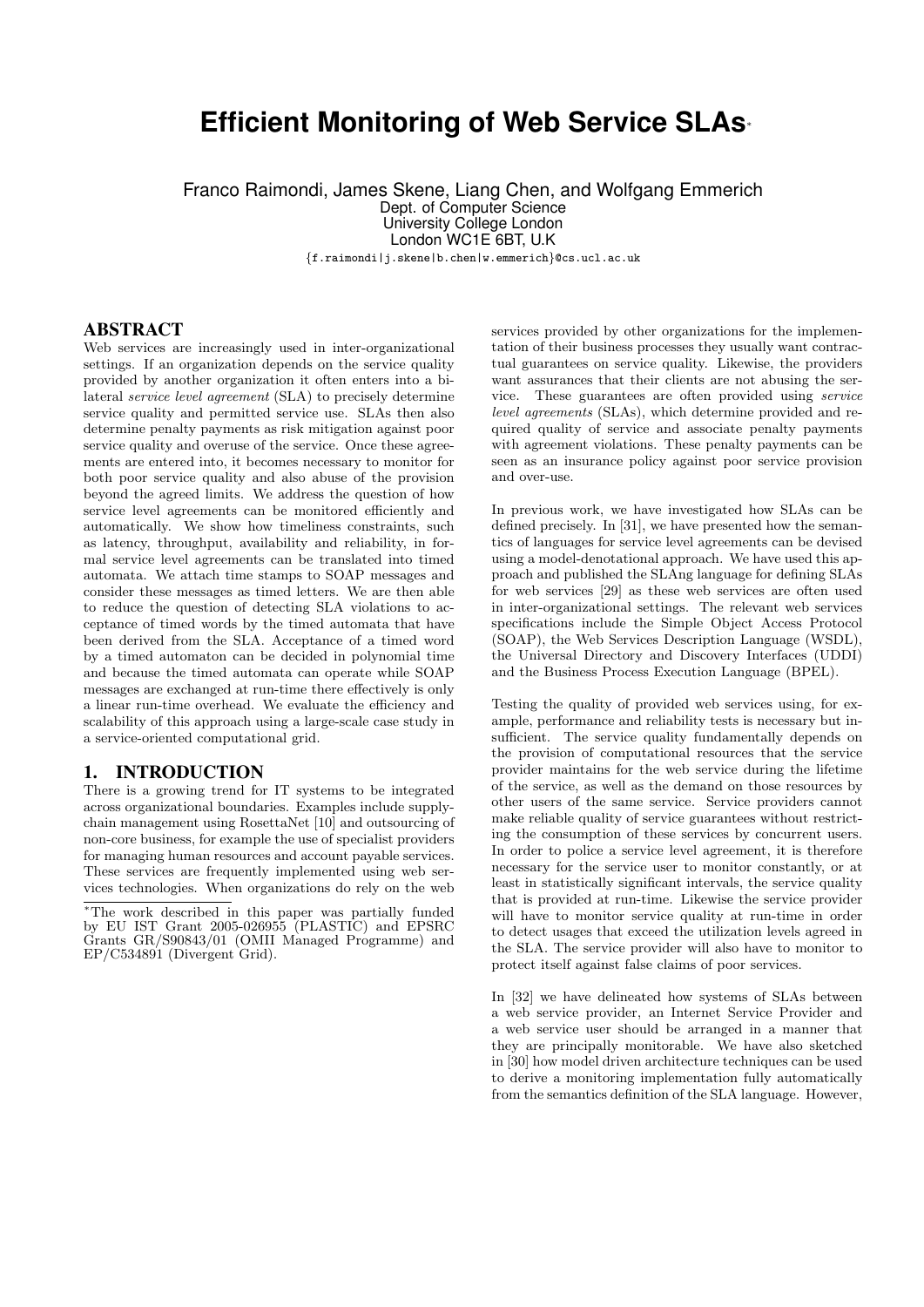the approach relies on OCL interpretation of the semantics definition and is too inefficient for production use.

The principal contribution of this paper is the presentation of how Time Continuous Temporal Logic (TCTL) and timed automata [2] can be used as a formalism to support efficient monitoring of timeliness constraints expressed in SLAs for web services. We derive a TCTL formula timed automaton for each timeliness constraint expressed in an SLA and compile the formula into a timed automaton. We timestamp SOAP messages that are exchanged as part of web service requests and responses and consider these as timed letters. We are then able to reduce the question whether the SLA is violated to acceptance of a timed word by the timed automata. This is decidable in polynomial time and because we can process each message on the fly the approach introduces only a linear run-time overhead into a web service environment. We have implemented the approach using Apache Axis handlers, the XML-based definition of Timed Automata and related parser of Uppaal [21], and an extension of the automata-based model checking procedure for LTL [7] for the verification of real-time requirements. We have evaluated the performance overhead and scalability of this implementation using a case study that monitors SLAs in a service-oriented grid.

This paper is further structured as follows. Section 2 reviews the theoretical analysis of SLAs presented in [31, 29], the formalism of timed automata and the syntax of the logic TCTL to reason about time. Section 3 extends TCTL with an additional operator to count events and investigates the problem of verifying traces against real-time requirements. Section 4 presents a translation from a subset of SLAng [29] to Timed Automata. Section 5 introduces a methodology for the on-line verification of Timed Automata against traces generated by web services. The results of the evaluation of this approach using a case study that monitors SLAs in a grid are presented in Section 6. Section 7 discusses related work, and concluding considerations are presented in Section 8.

# 2. BACKGROUND

We first review the theoretical analysis of SLAs as presented in [32]. In particular, primitives for parties, actions and events are introduced to define the scope of SLAs.

We then review the syntax of the temporal logic TCTL to reason about real-time, as defined in [2], and then we present the formalism of timed automata.

## 2.1 A formalism for Service Level Agreements

Consider the scenario from [32] depicted in Figure 1. In this scenario, a Client (C) communicates with a Service Provider (S) using a network provider (I) to request some operation, the result of which is returned from S to C using the same network provider I. The Service Provider S may additionally interact with other services (either external or internal to its structure) to provide the required result to C.

The scenario presented above can be formalised using:



Figure 1: The three party scenario.

- A set of Participants  $P = \{C, I, S\}.$
- A set of actions A that can be performed by the participants. For instance, in the three party scenario, A may contain the actions  $A = \{$ request, send, process, respond}. The party performing an action  $a \in A$  is denoted by  $\alpha(a)$ . As an example,  $\alpha(\text{send}) = I$ .
- A set of events  $E$ ; intuitively, events are the outcomes of actions that are observable by one or more participants. The set of events associated to an action is denoted by  $\epsilon(a)$ .
- $\bullet$  The set of participants able to observe a given event  $e$ is denoted by  $\rho(e)$ ; the set  $\rho(e) \subseteq P$  is called the set of respondents to e. It is assumed that for all  $e \in \epsilon(a)$ ,  $\alpha(a) \in \rho(e)$  (i.e., at least those who perform an action a are responders).

Central to the definition of Service Level Agreements is the notion of observations:

DEFINITION 1 (OBSERVATIONS). Observations are logical predicates concerning the values of attributes of observed events [32].

Let O be the set of all possible observations (i.e., the set of all possible logical predicates over events), and let  $o \in O$  be an observation. We denote by  $\pi(o) \subseteq E$  the set of events (with the required attributed) related to o.

In this paper we restrict ourselves to *time attributes*: specifically, we assume that the only attributes of events are time attributes. Under this assumption, we can write observations using TCTL, a temporal logic to reason about real time (see [1] and Section 2.2).

Following [32], we define an SLA to be a tuple  $(p, c, o)$ , where  $p, c \in P$  and  $o \in O$ . Intuitively,  $(p, c, o)$  denotes the fact that a provider  $p$  provides to a client  $c$  the guarantee that an observation  $o \in O$  holds and *vice-versa*. The language defined in [29] enables the definition of SLAs and associated penalties when violations occur. Additionally, the language provides features to schedule different SLAs to hold at different times, possibly related to changes in the context.

We refer to Section 4 for a simple example of an SLA in SLAng, and to the files available at [29] for more details.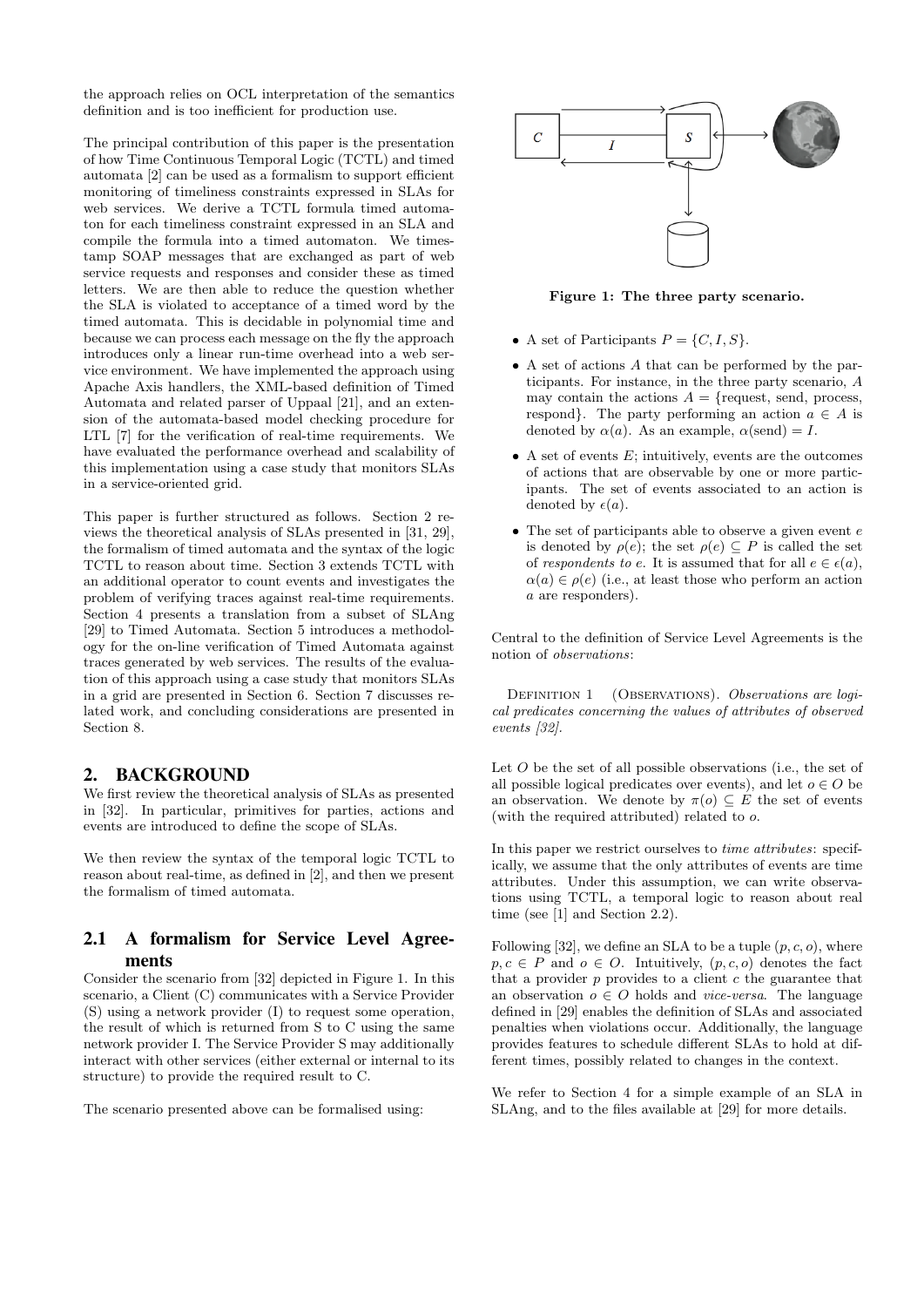### 2.2 TCTL, a logic for real time

TCTL [1] is a temporal logic which allows to reason about durations and time intervals.

DEFINITION 2 (SYNTAX OF TCTL). Let  $AP$  be a set of atomic propositions; let I be an interval in R; let  $\sim$  denote any of the binary relations  $\langle \leq, \geq, \geq, \geq, =$ . TCTL formulae are defined inductively by:

$$
\varphi ::= p \mid \neg \varphi \mid \varphi \vee \psi \mid \mathsf{E}\left[\varphi \mathsf{U}_{\neg c} \psi\right] \mid \mathsf{A}\left[\varphi \mathsf{U}_{\neg c} \psi\right]
$$

where  $p \in AP$  and  $c \in \mathbb{R}$ .

A formula of the form  $E[\varphi \cup \langle 5\psi]$  is read as "there exists" an execution (of the system) such that within 5 time units  $\psi$  will hold, and until then  $\varphi$  holds". The A quantifier expresses the universality of the formula following it (i.e., "for all possible executions").

Traditionally, the syntax of TCTL includes unary operators to express that a formula will hold eventually, and that a formula will hold globally (even though these can be derived from the minimal set presented above). Specifically, the additional operators are EF  $\sim_c \varphi$  and AF  $\sim_c$  to express that "there exists an execution such that within a time bound  $c \varphi$  will eventually hold" (resp.: for all executions). These operators are equivalent to  $\mathsf{EF}_{\sim c} \varphi \equiv \mathsf{E} [\top \mathsf{U}_{\sim c} \varphi]$  and AF  $\sim_c \varphi \equiv A \upharpoonright U \sim_c \varphi$ . The additional pair of operators EG  $\sim$ <sub>c</sub> $\varphi$  and AG  $\sim$ <sub>c</sub> $\varphi$  express that "there exists an execution such that  $\varphi$  globally holds withing the time bound c" (resp. for all executions). These two operators are equivalent to EG  $\sim_c$   $\varphi$   $\equiv$  ¬AF  $\sim_c$ ¬ $\varphi$  and AG  $\sim_c$   $\varphi$   $\equiv$  ¬EF  $\sim_c$ ¬ $\varphi$ 

The semantics of TCTL can be given using timed automata (see next Section); we refer to [1] for more details. Efficient algorithms and tools have been developed for model checking TCTL, using various techniques; see, for instance, [11, 12, 4, 26].

For the purpose of this paper, we are interested in TCTL as a formalism to express temporal requirements: those used in observations of SLAs. To this end, we use the idea of specification patterns. These are defined as "the description of a commonly occurring requirement" [14]; a classification scheme for real-time specification patterns has been defined in [20].

In Section 4 we present a translation from SLAng clauses to TCTL formulae using patterns. In turn, TCTL formulae can be encoded as timed automata. Intuitively, the timed automaton associated to a given TCTL formula encodes all the possible computations in which the formula TCTL holds. We refer to [1] for further details on the semantics of TCTL using timed automata.

### 2.3 Timed automata

A simple automaton is a tuple  $A = (\Sigma, Q, Q^0, \delta, F)$ . As an example, consider Figure 2 where  $\Sigma = \{a, b\}$  is an alphabet,  $Q = \{0, 1\}$  is a set of states,  $Q_0 = \{0\}$  is the initial state,  $F = \{1\}$  is the final state, and the transition relation  $\delta$ enables the transitions depicted.



Figure 2: A simple automaton.



Figure 3: A timed automaton.

Automata recognise languages: given an automaton A,  $\mathcal{L}(A) \subseteq \Sigma^*$  is the language accepted by the automaton. For the automaton of Figure 2,  $\mathcal{L}(A)$  includes the words  ${a, ab, abb, abaaaaabaab, \ldots}.$ 

A time sequence is a sequence of real numbers  $\tau = \tau_1 \tau_2 \ldots$ s.t.  $\tau_i > \tau_{i-1}$  and the sequence is non-Zeno (i.e., the sequence is not bounded). A timed word is a pair  $(\sigma, \tau)$ where  $\sigma$  is a standard word and  $\tau$  is a time sequence, e.g.,  $\{(aab \dots), (0.1, 0.3, 1.2, \dots)\}.$ 

Timed automata [2] extend simple automata by introducing a set of clocks  $x, y, \ldots$ , a set of time constraints over transitions, and clock reset operations over transitions. As an example, consider the timed automaton in Figure 3: here two clocks appear  $(x \text{ and } y)$ . Clock x is reset to 0 with the operation  $x := 0$  when a transition is performed from state 0 to state 1. Analogously, clock  $y$  is reset from state 1 to state 2. The label  $(x < 1)$ ? from state 2 to state 3 imposes that the transition has to be performed when the value of clock  $x$  is less than 1; similarly, the transition from 3 back to 0 has to be performed when the value of clock  $y$  is greater than 2.

Timed automata accept timed words, i.e. they recognise timed languages. For instance, the timed automaton in Figure 3 recognises the language  $\mathcal{L}(TA)$  =  $\{((abcd)^{\omega}, \tau) | (\tau_{4j+3} < \tau_{4j+1} + 1) \wedge (\tau_{4j+4} > \tau_{4j+2} + 2) \}$ 

Our idea is to encode specification patterns for Service Level Agreements as timed automata, so that the correctness (or the violation) of an execution can be verified by checking its inclusion in the language accepted by the automata. The details of this methodology are presented in Section 3.1.

# 3. COUNTING EVENTS AND VERIFICA-TION TECHNIQUES

A number of requirements involving time can be encoded as TCTL formulae. However, TCTL has no operators for "counting" events, and such requirements appear often in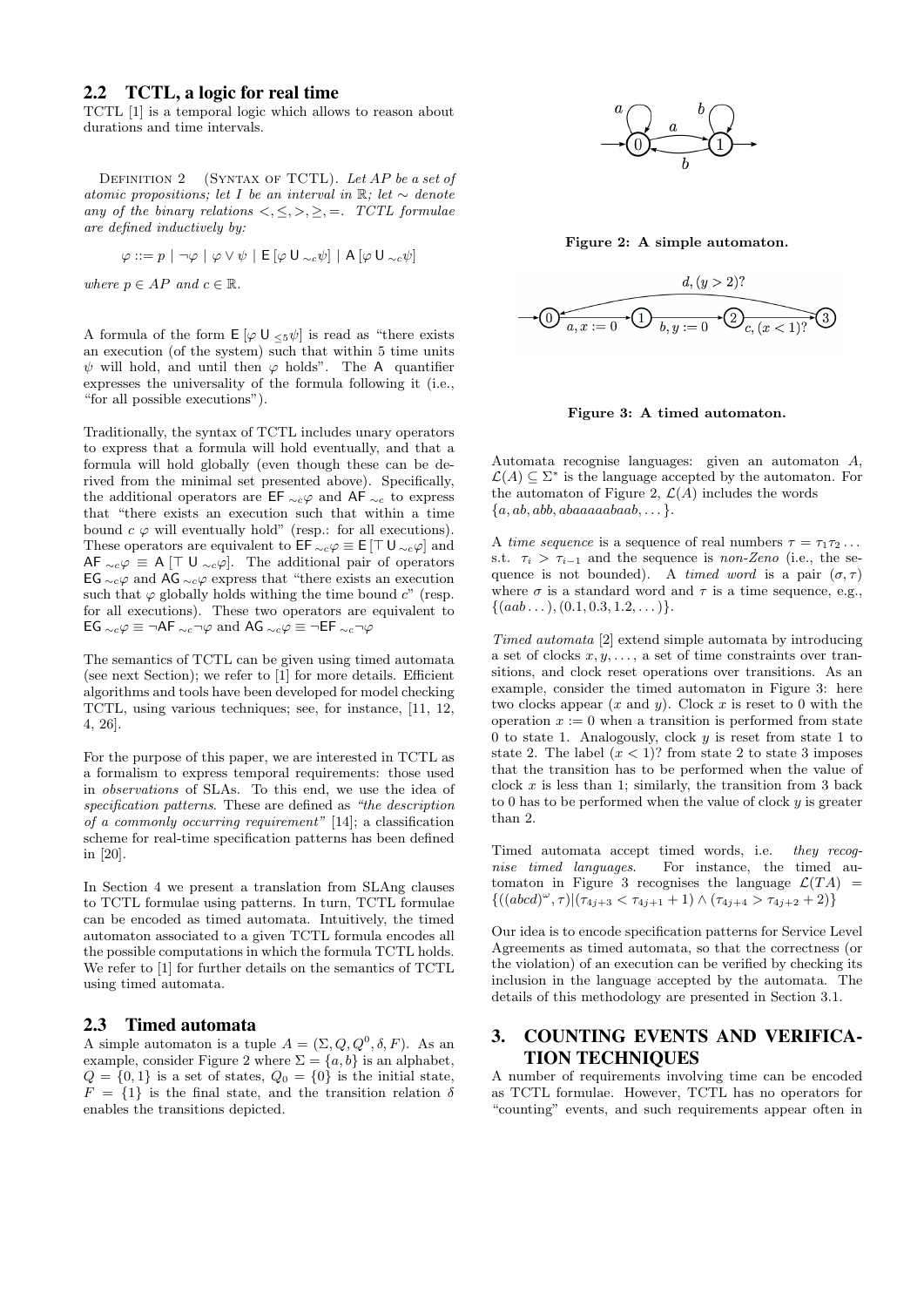$$
\longrightarrow \textcircled{1}_{p,x:=0} \longrightarrow \textcircled{1}_{p,(x<5)?} \longrightarrow \textcircled{3}
$$

Figure 4: A timed automaton for counting events.



Figure 5: A timed automaton for counting events.

Service Level Agreements. For instance, a typical observation appearing in an SLA could be "there are never more than 10 requests in a given minute". There does not seem to be an easy way to express this kind of property in TCTL; moreover, counting events in an interval does not appear as a specification pattern, neither "qualitative" [14] nor "quantitative" [20].

In this paper we propose an extension of the syntax of TCTL by means of an additional operator EC to "count" propositions in a time interval: the operator  $\mathsf{EC}(p, n, t)$  is read as proposition p happens (at least) n times in the next t time units (in the formula above,  $n \in \mathbb{N}$  is a positive natural number, and  $t \in \mathbb{R}$  is a real number).

Formally, given a timed automaton  $TA$  and a formula of the form  $\mathsf{EC}(p, n, t)$ , the formula is satisfied by the automaton (written  $TA \models \mathsf{EC}(p, n, t)$  if there exists an execution of the automaton in which all the time constraints are satisfied and such that at least  $n$  states in which  $p$  holds are traversed consecutively, within a time bound of t.

As an example, Figure 4 depicts an automaton which accepts runs for  $EC(p, 3, 5)$ , i.e., runs where p happens 3 times within 5 times unit.

Notice that, in general, an automaton accepting the formula EC  $(p, n, t)$  has  $n + 2$  states.

Based on the observations above, we rewrite the definition of observations presented in Section 2.1 as follows

DEFINITION 3 (TIMED OBSERVATIONS). Observations are formulae of TCTL extended with the additional operator EC  $(p, n, t)$ .

# 3.1 Verification of traces

Figure 5 summarises the proposed methodology for verification of traces. Given an SLA between two participants over the execution of some service (in particular, over a Web Service):

- 1. The SLA is translated into an extended TCTL formula representing its negation. For instance, if the SLA requests that the client is not allowed to perform more than 3 requests in 5 seconds, the SLA is translated into the formula EC (request, 3, 5).
- 2. The formula is translated into the appropriate timed automaton accepting all the timed words in which the (negated) formula holds. The automaton accepting  $\mathsf{EC}$  (request, 3, 5) is presented in Figure 4, where "request" is substituted by the proposition  $p$ .
- 3. The execution trace of a Web Service can be seen as a timed word: indeed, it is sufficient to timestamp events (in the sense of Section 2.1) with their time of occurrence to generate the timed word corresponding to a particular execution.
- 4. The key observation is the following: an SLA is violated by an execution when the timed automaton corresponding to the SLA via a TCTL formula accepts the timed word encoding the execution trace. In our methodology, an "acceptance checker" is responsible for this verification.

The problem of verifying a TCTL formula in a given model for TCTL has been investigated using model checkers. However, for our purposes we do not need the full machinery of model checking a generic temporal formula in a generic model for TCTL. Indeed, our aim is to check acceptance. We exploit this fact in two ways in the definition of the acceptance checker:

- Verification can be performed "on the fly" (i.e., while the trace is being built): this is a standard optimisation technique for model checking, for instance see [25]). See the next section for considerations about the length of traces.
- Instead of using traditional techniques for real time logics (e.g., clock regions and equivalence classes), we suggest an extension of the model checking technique used in the SPIN model checker [19]. In particular, to check acceptance, we check whether or not the timed word  $W$  corresponding to the actual execution is a member of the language  $\mathcal{L}(TA_{\varphi})$ , where  $TA_{\varphi}$  is the timed automaton corresponding to an extended TCTL formula (see [7] and references therein for an introduction to automata-based model checking).

An implementation of this methodology is presented in Section 5 and an experimental evaluation can be found in Section 6.

#### 3.2 Maximum counterexample diameter

Some devices may have limited storage capabilities (e.g., mobile phones). Storing the full log of timestamped events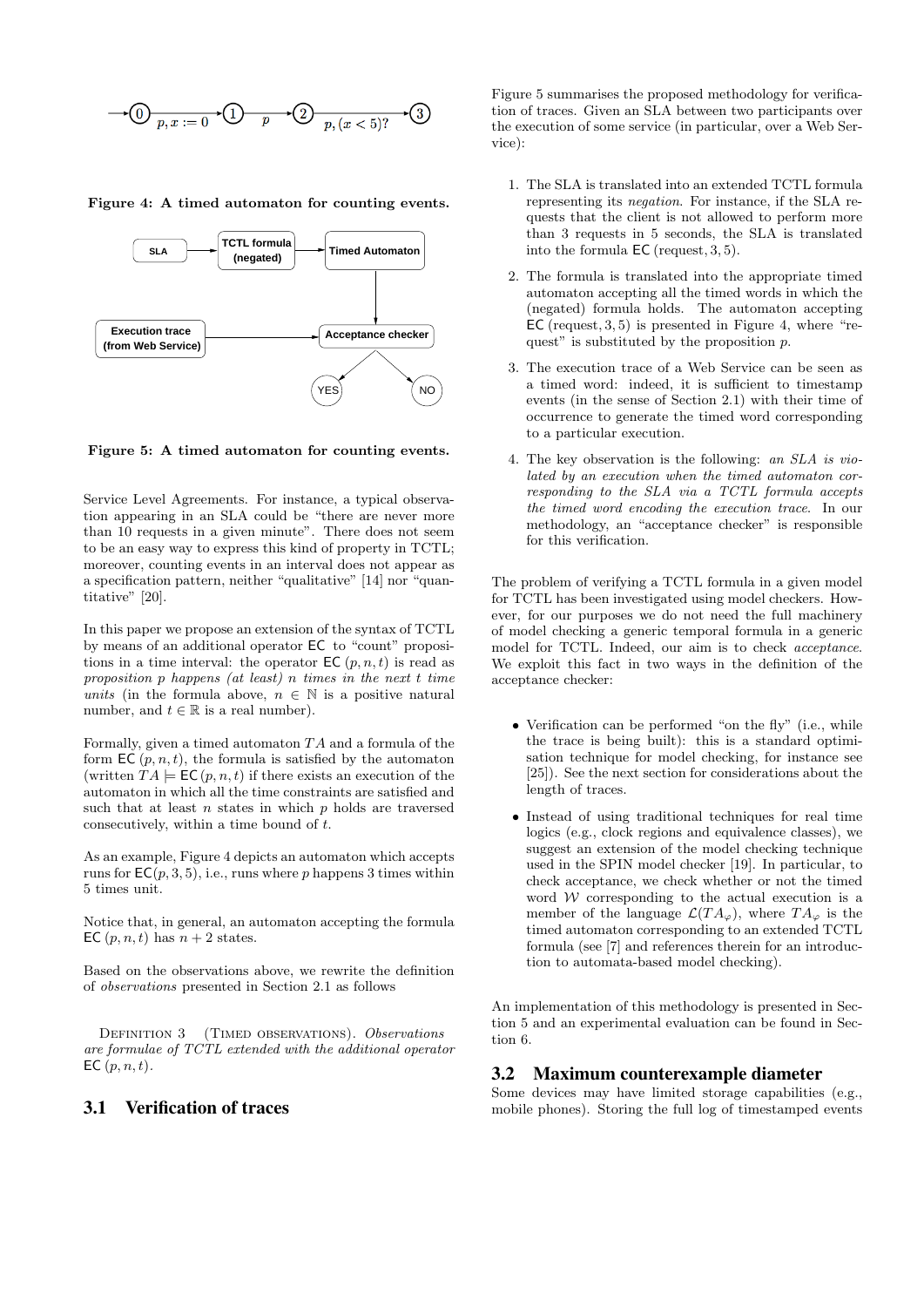of executions for a long period of time may be too space demanding, but at the same time it may be required to keep evidence of the possible violations in order to obtain the compensation prescribed by SLAs. The methodology presented in the previous section permits considerations on the size of the logs.

In particular, what is the amount of data needed to verify whether  $W \in \mathcal{L}(TA_{\varphi})$ ? By estimating this, it is possible to discard or compress non-relevant data.

The problem of investigating the length of witness paths for temporal formulae has been investigated for Bounded Model Checking (BMC) techniques [5] for CTL and LTL. The idea is that, given a temporal formula  $\varphi$ , it is possible to compute a number giving the maximum number of steps needed in a model to verify that formula. There is no work in this direction for TCTL; moreover, there is a negative result for CTL: the required length of a path might be infinite for certain formulae [33], which clearly extends to TCTL.

However, if we consider only particular specification patterns, we are able to place a bound on the length of traces, called the maximum diameter for a counter-example. In particular, consider the formula  $\varphi = \mathsf{EC}(p, n, t)$ . Let's suppose this formula is monitored by a certain automaton: the amount of data required to evaluate  $\varphi$  is bounded in two ways. Firstly, if no events happen for  $t$  time units, then the process can "forget" the past events. Secondly, if less than *n* events happened in the last  $t + \epsilon$  time units (with  $\epsilon > 0$ ), then the first of the  $n$  events can be discarded. Thus, it is possible to place a bound on the length of traces to detect failures on the fly for EC formulae. Similarly, bounds can be computed when checking request-response patterns, and reliability patterns, depending on the actual parameters used.

Additional considerations. In fact, the management of traces and the administration of SLAs might need to take into account more parameters: it is possible that the violation of an SLA is detected by one party only, and the violation might be reported only after a certain period of time. In this case, if the other party has discarded the traces, there is no possibility of reconciliation. Thus, the evaluation of the data required to validate SLAs on-the-fly need to be integrated with additional parameters, such as the maximum time allowed for violation reporting. But, as mentioned above, historical data not required for on-the-fly validation may be compresses and stored more efficiently.

# 3.3 The complexity of the approach

The problem of checking whether a given (timed) word is recognised by a given timed automaton can be solved in polynomial time, similarly to the problem of model checking a TCTL formula [23]. This result implies that the acceptance checker presented above only needs at most a polynomial amount of time to check acceptance (polynomial in the size of the automaton), because the additional operator EC generates an automaton which is only polynomially larger than an automaton for a generic TCTL formula.

In fact, we can compute the worst case time complexity of the approach as follows. The acceptance checker does

not have to explore the full automaton: when an event and its occurrence time are reported, the checker has to verify whether or not a successor state exists. This step requires at most time  $n$  (i.e., the size of the automaton). If sliding time windows are being used, then the verification has to be performed at most  $n$  times, recording a trace of at most  $n$  steps: this is due to the fact that a failure trace cannot contain more steps than the number of states of the automaton for th kind of properties corresponding to SLA patterns. Therefore, the verification process has to be repeated at most  $n$  times, taking a different state of the trace as the initial state of the execution. Consequently, the total time required for verification is at most  $n^2$ .

On a different note, the problem of satisfiability for TCTL is undecidable [15], i.e., given a generic TCTL formula  $\varphi$ , the problem of deciding the existence of a model for it undecidable. This implies that the satisfiability problem for the extended TCTL is undecidable as well. However, the problem of checking satisfiability does not arise in our approach, for which formulae and models (or execution traces) are given explicitly.

# 4. SLANG AND TIMED SPECIFICATIONS

SLAng [29] is a language for Service Level Agreements developed in the Department of Computer Science, University College London. Its design aims are understandability, precision, practicality, and monitorability: the language is intended to be understood by participants, to give unambiguous interpretation of the events, and to be useful in the definition of contracts in different contexts.

The syntax and semantics of SLAng are defined using EMOF models (a language similar to UML class diagrams), by associating a model of the language with a model of service usage. The precise semantics of SLAng clauses is described using the Object Constraint Language (OCL).

Previous attempts in monitoring SLAng employed OCL checkers to verify that SLAng clauses (expressed as OCL expressions) were satisfied. Effectively, this approach does not scale with the number of messages exchanged, because current OCL checkers do not recognise the temporal structure of events. Therefore, each new event added to the system is compared to all the previous events by an OCL checker.

In this section we present examples of the reduction of a Service Level Agreement defined in SLAng to TCTL formulae, and then to timed automata. This reduction enables the continuous monitoring of events, irrespective of the number of messages previously exchanged (see Section 6 for experimental results).

Notice that in this paper we consider timeliness properties only. While SLAng allows for the definition of agreements involving other measures (such as data size etc.), here we focus on temporal properties only. In particular, SLAng include the following clauses:

• InputThroughputClause: this clause defines the maximum number of requests that can be submitted in a given time window.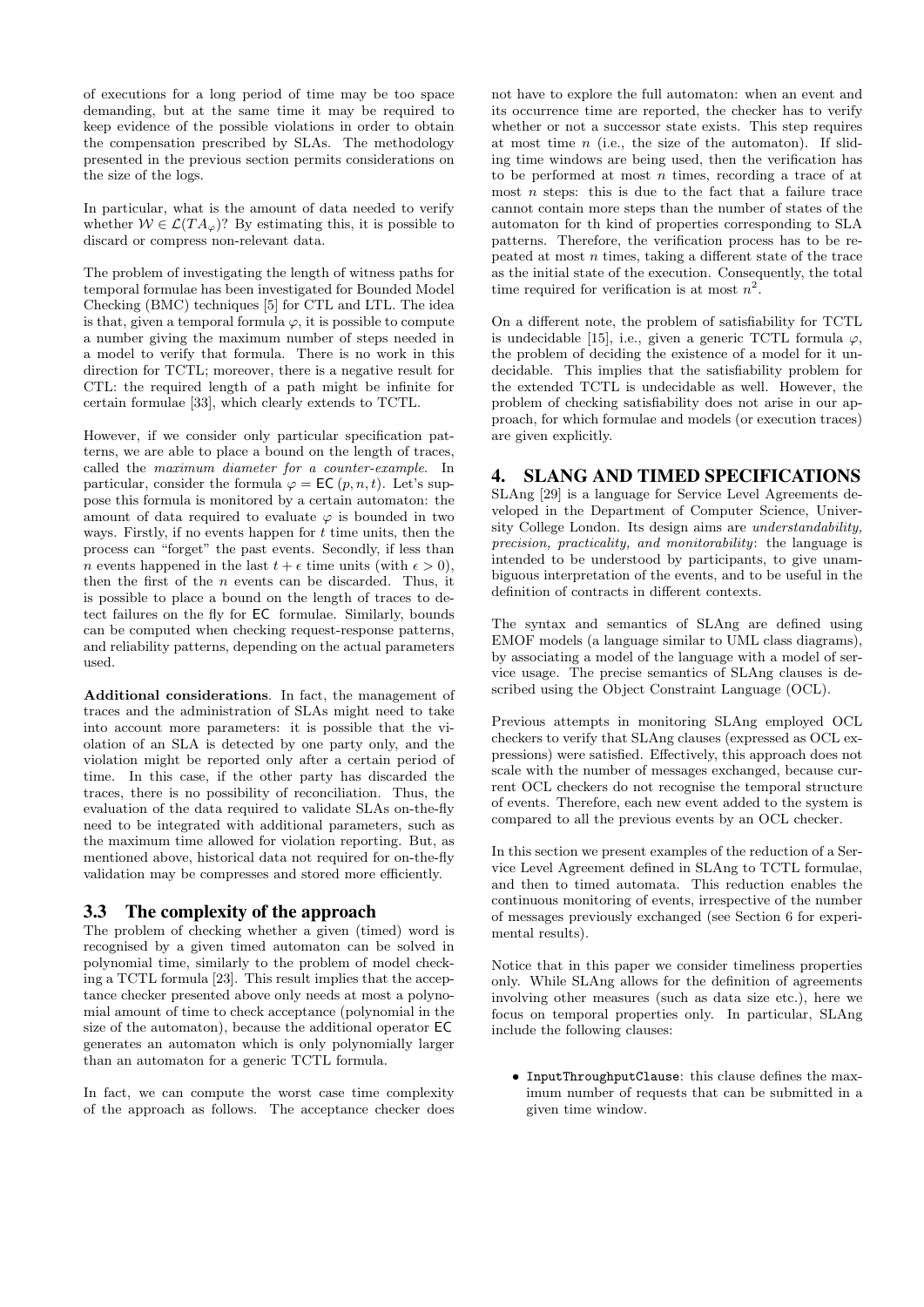```
inputThroughputClause = {
  FailureModeDefinition[f1]() {
      // Max 10 requests in 1 min
      [...]
      inputWindow = ::types::Duration(1, min)
      inputConcurrency = 10;
      [...]
  }
}
```

```
failureModeDefinition = {
  // A failure if latency > 5s
  [...]
 maximumLatency = ::types::Duration(5, S)[...]
}
[...]
reliabilityClause = {
  // A failure is the thing defined above
   failureModes = { FailureModeDefinition[f1] }
   [...]
   // Reliability requested: 90% over 1 min intervals.
   reliabilityCount = 2window = ::types::Duration(1, min)
   [...]
}
```
### Figure 6: HUTN code for SLAng (excerpts)

- Latency: this clause defines the maximum latency for a service.
- ReliabilityClause: this clause defines the maximum number of failures in a given time window.
- FailureModeDefinition: a failure is defined as the violation of one of the clauses described above.

In a typical instance, these clauses are included in a bigger specification involving definitions for participants, schedules, penalties, etc. We refer to [29] for more details. As an example, excerpts from an SLA written in SLAng are reported in Figure 6 using OMG's HUTN (Human-Usable Textual Notation) for an instance of the EMOF model defining the syntax of SLAng. Essentially, this is a reliability clause for a service provider, which is required to have less than 2 failures in any sliding time window of one minute. Additionally, the client is subject to an inputThroughputClause: no more than 10 requests per minute can be submitted to the service provider.

We start by analysing inputThroughputClause: the requirement in the Figure demands that no more than 10 requests can be performed in 1 minute. The requirement corresponds to (the negation of) the formula EC (request, 10, 60). This formula, in turn, can be represented using an automaton similar to the one in Figure 4, against which execution traces can be validated.

failureModeDefinition is a standard bounded response pattern [20]: a response should follow a request within a certain time. This is translated into the TCTL formula AG (request  $\rightarrow$  AF  $_{5s}$  response). The negation of this for-



Figure 7: Timed automaton for the reliability clause.



#### Figure 8: A possible implementation of an automata-based monitor.

mula, in turn, is translated into a simple automaton where the transition to the accepting state is labelled with the guard " $(x > 5)$ ?".

The reliability requirement imposes that, in any given minute, a failure mode (denoted by the proposition fm) cannot occur more than 2 times. Thus, reliability (in fact, its negation) can be expressed using the automaton in Figure 7. Notice that this automaton accepts all the sequences of events in which two failure modes (fm) occur within 60 seconds: an execution trace satisfying this automaton would be a violation of the reliability requirement.

Overall, all the temporal properties that can be expressed in SLAng can also be encoded as TCTL formulae and, consequently, as timed automata.

Location of the monitors: the issue of mutual monitorability of SLAs has been addressed in [32], investigating, among other things, where monitors should be installed. In our example, the acceptance checker takes a timed automaton as input: it seems natural to install the monitors for failure modes and for reliability on the client, and on the server for inputThroughputClause.

The details of the implementation of this methodology are presented in the next section.

### 5. ON-LINE MONITORING METHOD

Our implementation of an automata-based online monitor for Web Services is presented in Figure 8. We use the Open Source Axis engine from Apache to process SOAP messages and use its handler mechanism for monitoring, as detailed below.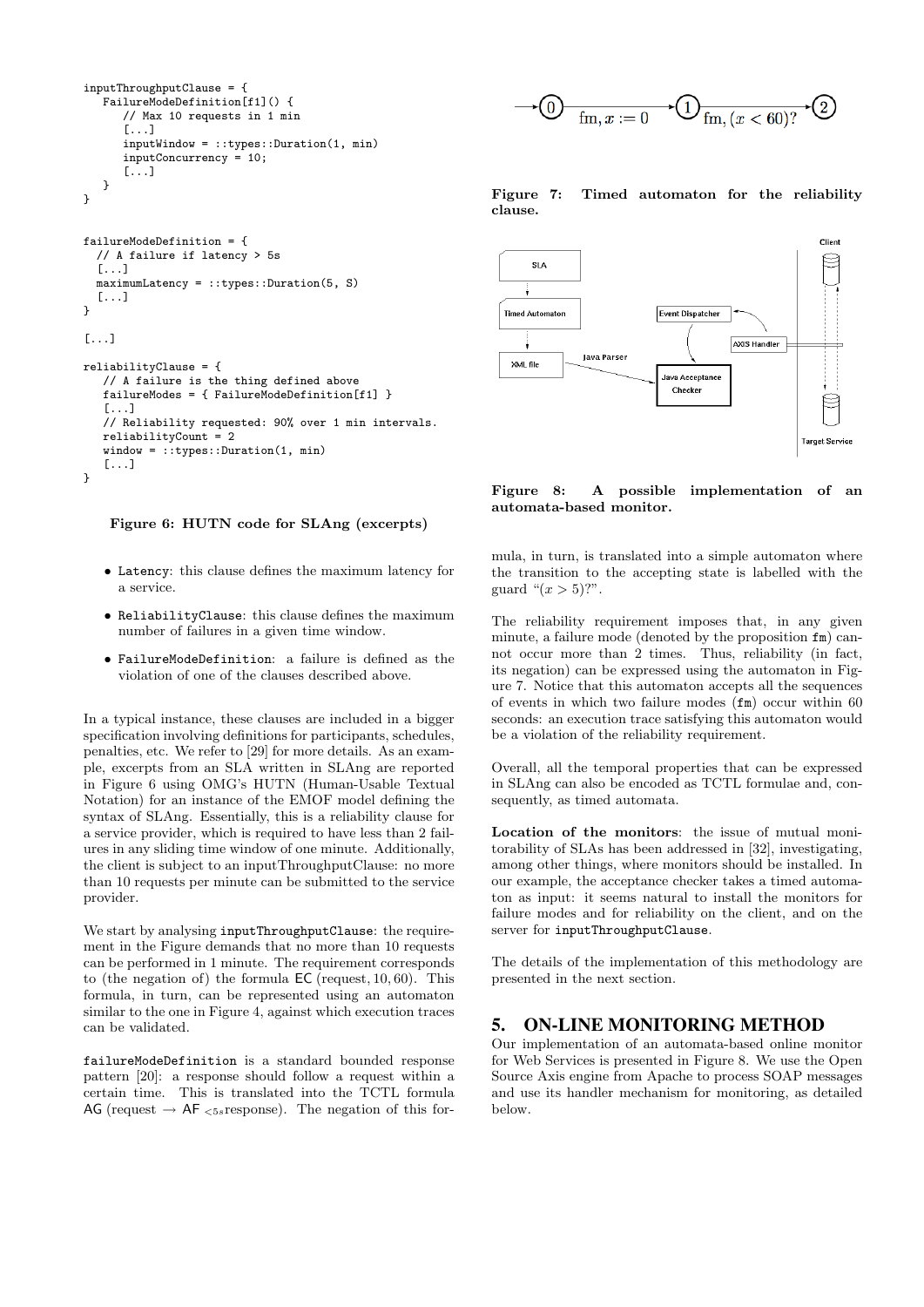```
<?xml version='1.0' encoding='UTF-8'?>
<!ELEMENT ta (name,clocks,location+,init,end,transition+)>
<!ELEMENT name (#PCDATA)>
<!ELEMENT clocks (clock*)>
<!ELEMENT clock EMPTY>
<!ATTLIST clock id ID #REQUIRED>
<!ELEMENT location (comment?)>
<!ELEMENT comment (#PCDATA)>
<!ATTLIST location id ID #REQUIRED>
<!ELEMENT init EMPTY>
<!ATTLIST init ref IDREF #IMPLIED>
<!ELEMENT end EMPTY>
<!ATTLIST end ref IDREF #IMPLIED>
<!ELEMENT transition(source,target,label?,reset*,guard*)>
<!ELEMENT source EMPTY>
<!ATTLIST source ref IDREF #REQUIRED>
<!ELEMENT target EMPTY>
<!ATTLIST target ref IDREF #REQUIRED>
<!ELEMENT label (#PCDATA)>
<!ELEMENT reset EMPTY>
<!ATTLIST reset ref IDREF #REQUIRED>
```
#### Figure 9: DTD for timed automata in XML.

<!ELEMENT guard (#PCDATA)>

An SLA between two participants (top left) is first translated into a timed automaton following the procedure presented in Section 4. The automaton is represented as an XML file. We use a slightly modified (and simplified) version of the XML syntax for timed automata used in the model checker UPPAAL<sup>1</sup>. The DTD for our definition of timed automata is presented in Figure 9.

We have developed a parser to translate an XML definition of a timed automaton into an acceptance checker, implementing the method presented in Section 3. Essentially, the acceptance checker starts from the initial state of the automaton and accepts an action and a timestamp as input; based on the input, a transition may be performed to a "next" state, and clocks are updated accordingly. If a final (accepting) state is reached, then a violation has occurred and some form of action is taken. Currently, the checker writes violations to a file, but it could be easily modify to send emails to participants or to perform other kinds of actions. An example trace representing the evidence for the violation of an InputThroughputClause is shown in Figure 10 (time is in milliseconds since Jan 1st 1970). The violated InputThroughputClause prescribes that no more than two calls can be performed in a given second. This is translated into an automaton with four states, with a clock condition on the last transition prescribing that the time elapsed from the first transition has to be less than 1 second. The execution reported in Figure 10 is a violation because the service was called for the first time at  $T=$ \*626, then a second time at T=828 (this was a valid call), and then a third time at  $T=$ \*910, i.e. less than 0.3 seconds from the first call, and this violates the SLA.

The Java Acceptance Checker is a stand-alone application which receives events from an event dispatcher we have implemented. The event dispatcher is a Java class invoked

```
ITC1: FIRST CALL, SETTING INIT. STATE = l0
        at time=1170166745626
ITC1: TRANSITION FOUND, GOING TO l1
        at time=1170166745626
ITC1: TRANSITION FOUND, GOING TO l2
        at time=1170166746828
ITC1: TRANSITION FOUND, GOING TO l3
        at time=1170166746910
ITC1: EXECUTION ACCEPTED: *** VIOLATION ***
        at time 1170166746910
```
Figure 10: Evidence trace for SLA violation.

by Axis handlers in the message chain of communication between a client and a target service. The handlers (and the event dispatcher with the acceptance checker) can be installed at the client side, at the server side (see previous section), or both. The handlers for the events dispatcher are injected both in the request and in the response flow. The event dispatcher performs a first selection of the messages to be processed, based on the name of the participants and the kind of events to be monitored (e.g., InputThroughput-Clause, Latency, etc.)

In summary, our SLA monitors is deployed as follows:

- 1. The SLA is expressed as a timed automaton using XML.
- 2. The timed automaton is parsed and a Java Acceptance Checker is generated.
- 3. The class file for the Acceptance Checker is deployed on the web server in conjunction with the Event Dispatcher.
- 4. Axis handlers are injected in the message chain of the service to be monitored

Notice that it is also possible to install an event dispatcher and an acceptance checker outside a server, using the system property axis.ClientConfigFile for Axis clients.

The code for the parser and for the event dispatcher, together with example files are available from the authors upon request.

### 6. EVALUATION

We evaluate the SLA monitoring method described in this paper using a grid computing case study. This appears appropriate as there are several grids that use web service technologies, and computational grids typically span across different organizations, which might have service level agreements with each other. Moreover, the computational load in a service-oriented grid may be very significant.

The particular grid application that we use to evaluate our approach is in the area of computational chemistry and described in detail in [16]. In this application, a client component is used to submit searches to a web service that is implemented as a BPEL workflow. The BPEL workflow then eventually calls a number of web services to submit

 $^{1}$ See http://www.cs.auc.dk/∼behrmann/utap/libutap-0.90.tar.gz.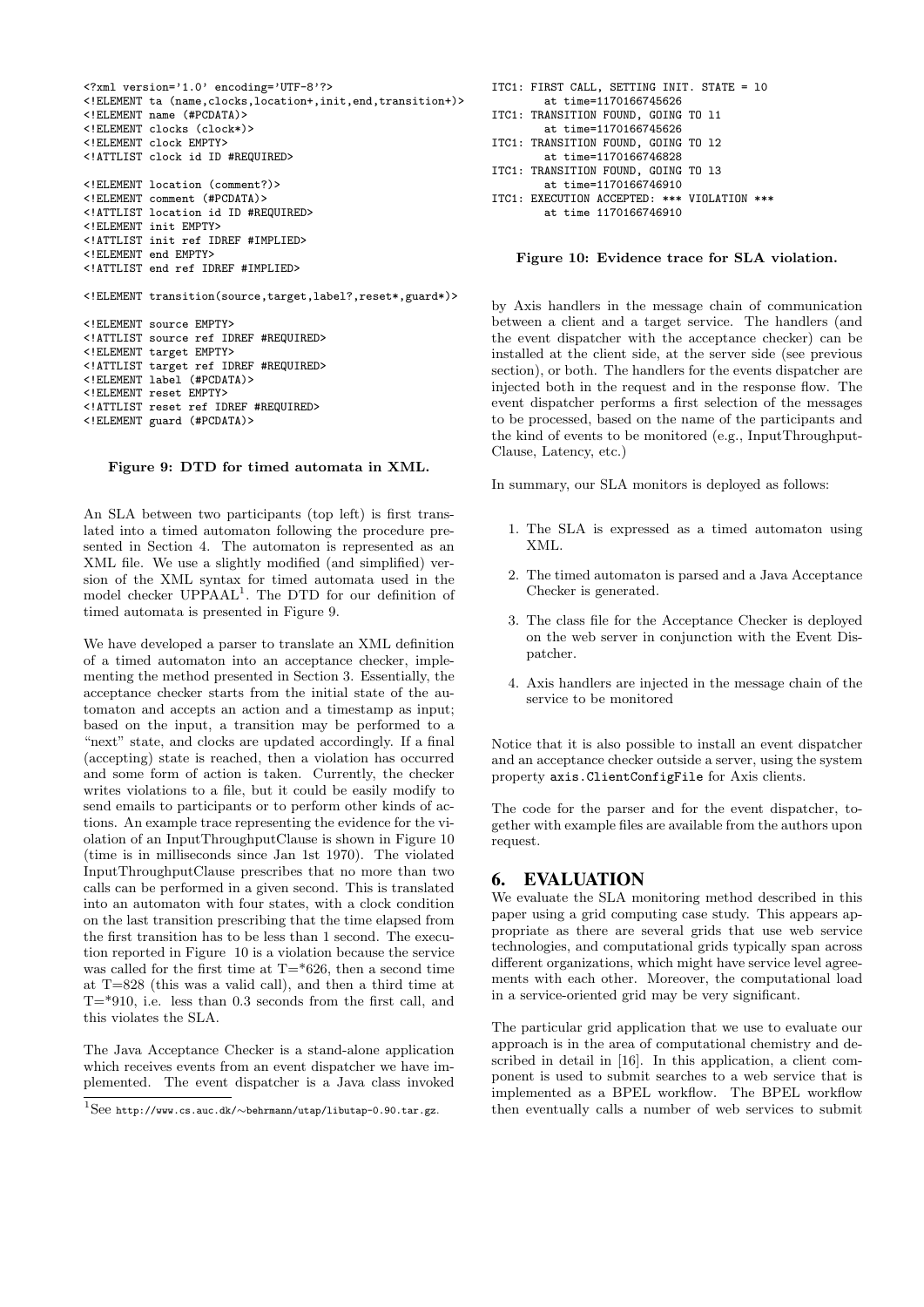

Figure 11: Web services in the Grid Case Study

different Fortran executables to compute resources, to visualize results and to upload the consolidated search result to a data portal. Figure 11 shows an overview of the different services involved and their deployment across different organizational domains.

The reason why SLAs need to be defined and monitored is because the service providers do not wish to be subjected to load that they could not bear, and clients require a certain level of service quality. To this end, the following Service Level Agreements can be put in place:

- Because a full search in this application takes about 8 hours an SLA between chem.ucl.ac.uk and cs.ucl.ac.uk would have a InputThroughputClause that limits the total number of searches for a given client to 3 per 24 hour period.
- Likewise the job submission service at doc.ic.ac.uk can be brought down by a client if jobs are constantly submitted and we effectively need to demand a Input-ThroughputClause of no more than two submissions per second for the service GridSAM and for the service Plotting.
- Moreover, a client is interested in latency of job submission and plotting services. For instance a client may require the latency for job submission is less than 1000 milliseconds.
- Finally, we are also interested reliability constraints and would not wish to see more than 1 failure in 10 invocations of either the job submission or the plotting web service.

Timed automata for these agreements can be defined using the XML syntax presented in the previous Section and similarly to the patterns presented in Section 4. Figure 12 presents the timed automaton corresponding to the Input-Throughput clause of no more than two requests in a second (i.e., a third request would reach the accepting state; notice that time is given in milliseconds). The XML files for the remaining agreements are defined in a similar way and are available from the authors upon request.

To evaluate the run-time overhead of our approach, we have deployed two additional handlers in Axis to print a time

```
<?xml version='1.0' encoding='UTF-8'?>
<!DOCTYPE ta SYSTEM "ta-dtd.dtd">
<!-- violation if 3 or more request in 1s -->
<ta>
  <name>doc.ic.ac.uk</name>
  <clocks>
    <clock id="x" />
  </clocks>
  <location id="l0" />
  \lambda <location id="11" /><br>\lambda <location id="12" />
  <sub>location id="12"</sub>
  <location id="l3" />
  <init ref="l0" />
  \text{~end} ref="13" />
  <transition>
    <source ref="l0" />
    <target ref="l1" />
    <label>request</label>
    <reset ref="x" />
  </transition>
  <transition>
    <source ref="l1" />
    <target ref="l2" />
    <label>request</label>
  </transition>
  <transition>
    <source ref="l2" />
    <target ref="l3" />
    <label>request</label>
    <guard>x &lt; 1000</guard>
  </transition>
\langleta>
```
#### Figure 12: XML timed automaton for Input-ThroughputClause.

stamp to a log file before and after the invocation of the handler for monitoring SLAs: by taking the difference of the two timestamps we can evaluate the time overhead for the SLA monitor. The experiment was conducted on a grid of commodity Linux servers with hyper-threaded CPUs, 2GB of Memory and Tomcat 5.0 that hosts Axis 1.2.

We have installed monitors at the boundaries between cs.ucl.ac.uk and omii.ac.uk, and between cs.ucl.ac.uk and doc.ic.ac.uk (see Figure 11). At the first boundary we check an InputThroughputClause for the Plotting service, at the second boundary we check InputThroughputClause and Latency for the GridSAM service. The pattern of the remaining SLA for reliability do not differ from these and could be analysed in the same way.

We set an InputThroughputClause of no more than 2 requests per second for the Plotting Service and we created a simple Java client to invoke the service at random intervals between 0.3 and 3 seconds, in order to obtain some violations. All the violations where correctly identified and reported to the log file (see Figure 10 for an example of a report). Figure 13 reports the experimental results for 1 run: the elapsed processing time (in millisecond) is reported on the vertical axis, while the total duration of the experiment (30 seconds) is reported on the horizontal axis. As shown in the graph, the first call to the service took the longest time (4 millisecond), while the remaining calls took between 1 and 2 milliseconds for an average of 1.6 milliseconds. The violations occurring between seconds 10 and 15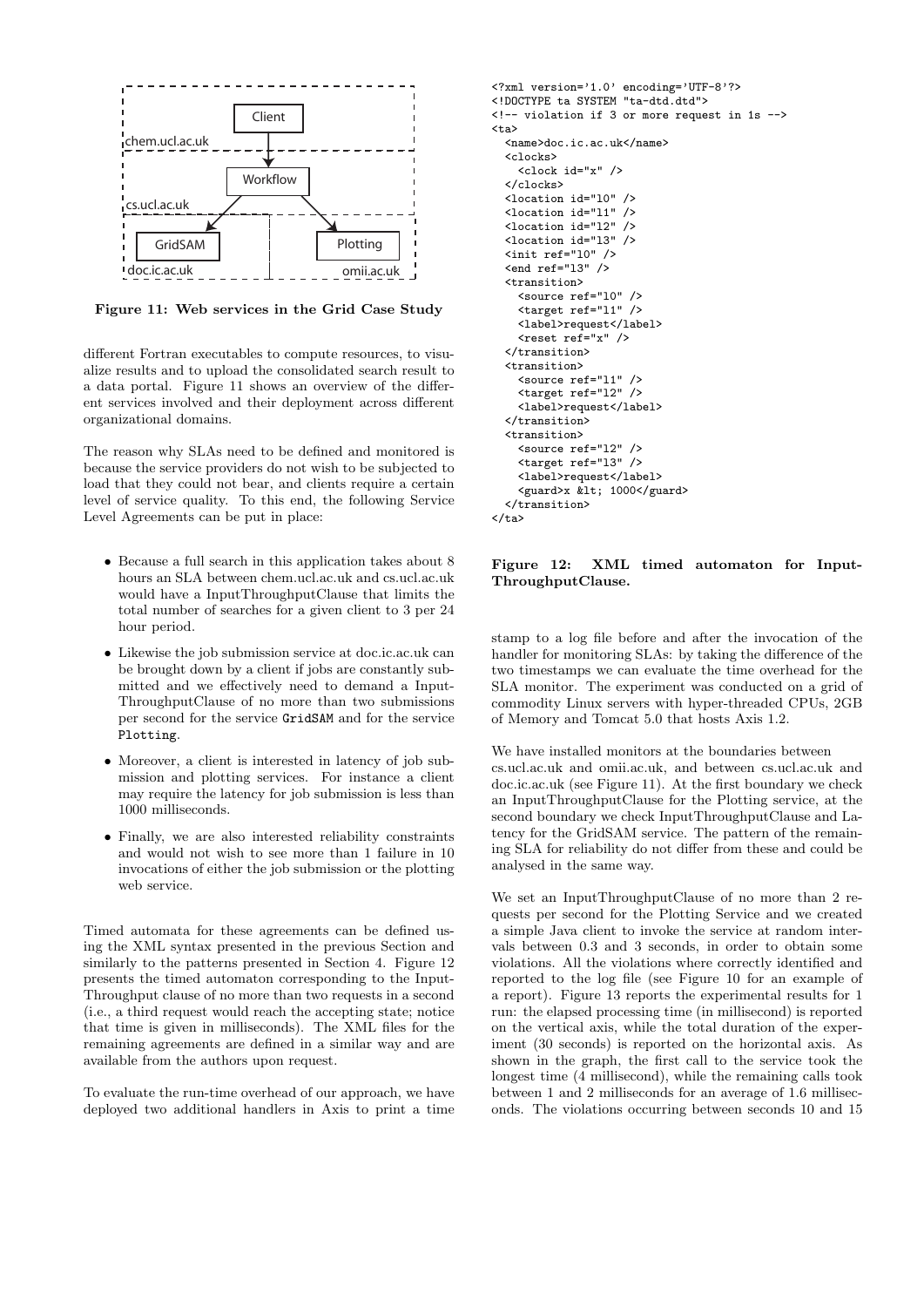

Figure 13: Time (in mS) for monitoring Input-ThroughputClause of the Plotting service.

did not modify the overall time required.

We installed two similar monitors for the GridSAM service. The first monitor validates that the latency of messages from a client's point of view is less than 1000 milliseconds and the second monitor validates with an inputThroughput clause that the load a client puts on the job submission provider does not exceed two requests per second. For this experiment, we used the BPEL workflow on cs.ucl.ac.uk (see Figure 11) to generate around 2,220 invocations, each consisting of a request and a reply over a duration of 50 minutes. The invocations are divided into five batches of 100 job submissions. This can be seen from Figure 14 in that towards the end of each batch the measurement density is reduced.

Java can measure time in increments of one millisecond. In the data set observed in this experiment there are 2,718 data points (of the total 4,440) with a value of 0. This means that the actual time that was used for the validation of the latency and inputThroughput constraint was less than the measurement precision of Java for 61% of the total messages considered. The average time for the validation per message is 0.8 milliseconds. The standard deviation is 2.18. 93 data points were above 4 milliseconds with the largest one being under 60 milliseconds. The explanation for this distortion is that the time measurement of the validation overhead is not the only load on the machines, as they also perform the computational services of the experiment. Figure 13: Time (in mS) for monitoring Input-<br>Throughput<br>Clause of the Plotting service. The modify and and not modify the overall time required. We installed two similar monitors for the GridSAM service. The first monito

We consider these results extremely encouraging. We can measure the overhead of our monitoring approach in the percentage of time used for validation over the total duration of the experiment. The total time spent validating SLAs in this experiment was 3.514 seconds and with a total experiment duration of 3055 seconds, this gives an overhead of only 0.1%. We have been able to effectively monitor SLAs on a production environment, with an average of under 1 millisecond on commodity machines that were under significant computational load. In order to deploy the validation



Figure 14: Overhead of validating latency and throughput

just configure the SOAP engine to add our handler.

#### 7. DISCUSSION OF RELATED WORK

We build upon the work of Alur et al on TCTL and timed automata [2], as well as the implementation of Timed Automata in the Uppaal library [21]. TCTL and timed automata have been used for verifying timeliness constraints in specifications in, for example [6, 13, 1]. To the best of our knowledge, timed automata have not been used before at run-time for the monitoring of service quality.

SLAs are formal and precise statements of non-functional requirements. Thus our work is related to requirements monitoring that was first proposed by Fickas and Feather [18]. The implementation of this approach was demonstrated in [9], where Cohen et al use a "Formal Language for Expressing Assumptions", which in essence is a temporal logic. However, their implementation relies on triggers in the AP5 active database [8], which is written in LISP. We have used FLEA and the AP5 implementation for monitoring purposes in [17] and based on this experience are able to assert that the monitoring approach presented in this paper is both more lightweight and significantly more efficient.

Our approach presented in this paper has the same aims as that of Robinson [27], who argues on the importance of monitoring web service quality. Robinson proposes the use of temporal logic and KAOS to define timeliness constraints. Robinson does not indicate, however, how these temporal logic formulae can be monitored efficiently.

Baresi et al have proposed various techniques for monitoring BPEL web service compositions [3]. This work is related as they are able to monitor for timeouts, for external failures and for functional contracts. They propose two different approaches. Their first approach uses hand-coded monitors written in C# to process intercepted messages. Our approach simplifies the monitor construction considerably by deriving timed automata implementations that perform the monitoring automatically from a TCTL formula that is derived from a SLAng timeliness constraint. Their second approach uses our xlinkit rule engine [24]. It is aimed at monitoring functional contracts. Xlinkit executes first order logic rules but does not support temporal operators that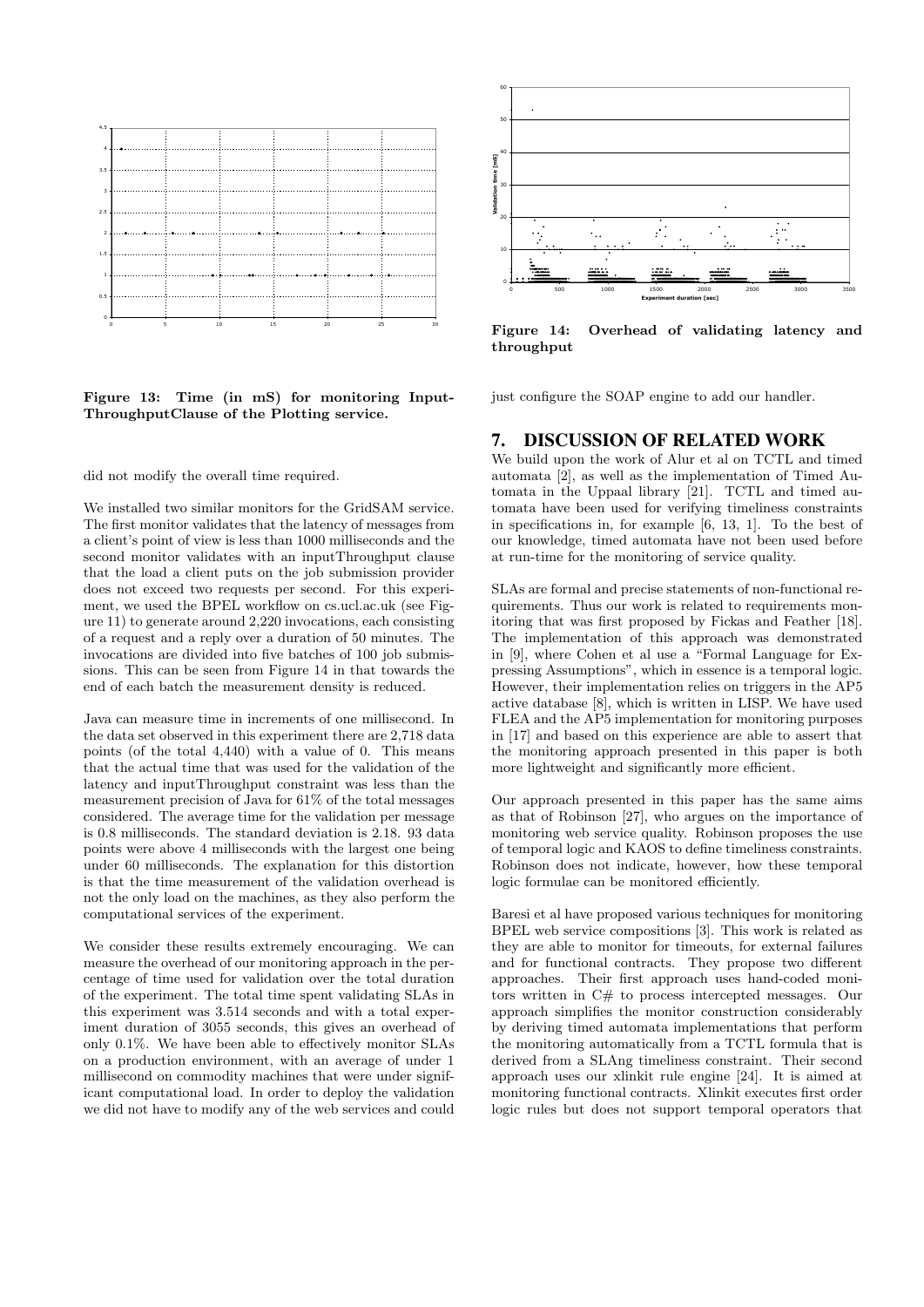would be required to express timeliness constraints.

Mahbub and Spanoudakis proposed a framework for monitoring web service compositions in [22]. They use Event Calculus [28] to express temporal constraints for service executions. The approach relies on an interpretation of events from an event database that is fed from a BPEL engine. However, there are SLA constraints (such as the input-Throughput clauses we discussed above) that require knowledge about events that are not observable by a BPEL engine. Moreover, the paper makes no statements as to how efficient these monitors are. Our evaluation on the other hand has demonstrated by way of a scalable experiment that we can decide whether a constraint is violated within a few milliseconds.

Song Dong et al report on their use of timed automata and the Uppaal libraries for the verification of web service orchestrations in [13]. The main difference between their work and the approach we have presented in this paper is that they intend to analyze properties of orchestrations prior to deployment, while we are monitoring the timeliness constraints of web services and their orchestrations at run-time.

# 8. CONCLUSIONS AND FUTURE WORK

We have presented a methodology for online monitoring Service Level Agreements based on timed automata and Web Services. We have presented a Java implementation using Axis and Axis handlers.

Our methodology is non intrusive: there is no need to instrument existing services with new code. Instead, we inject handlers in the message chain and we reason on the kinds of messages exchanged (and their timestamp) to look for violations of the agreements.

The approach presented in this paper can be deployed quickly even without knowledge of the underlying application: the case study presented in Section 6 involves services operating on complex scientific data and workflows. Nevertheless, monitoring SLAs between participants only required the knowledge of the level of service required and the location of the services. We have been able to implement our solution in a production environment in less than a day.

Differently from previous approaches, the performance of our acceptance checker does not depend on the total number of messages in the system. Moreover, each SLA checker is very small (the .class file is typically less than 10Kb). By using an on-the-fly verification technique we have been able to handle a few hundreds of events per second nad obtain average verification times of a few milliseconds.

Our aim here was to provide an efficient methodology and to prove its feasibility, and thus various extensions remain to be investigated. For instance, as mentioned in Section 3, in the scope of this paper we considered only time attributes of events. Therefore, we considered only SLAs dealing with timeliness issues of services, but SLAs may also impose requirements on non-temporal properties. Additionally, in our implementation we did not consider scheduled SLAs, i.e., SLAs varying over time. For instance, one could think of SLAs changing with the day of the week, or with other con-

textual parameters. To this end, we are currently working with the industrial and academic partners of the European project PLASTIC (http://www.ist-plastic.org) and of the UK EPSRC project Divergent Grid to extend our methodology.

#### 9. REFERENCES

- [1] R. Alur, C. Courcoubetis, and D. Dill. Model checking in dense real-time. Information and Computation, 104(1):2–34, 1993.
- [2] R. Alur and D. Dill. A theory of Timed Automata. Theoretical Computer Science, 126(2):183–235, 1994.
- [3] Luciano Baresi, Carlo Ghezzi, and Sam Guinea. Smart monitors for composed services. In *ICSOC* '04: Proceedings of the 2nd international conference on Service oriented computing, pages 193–202, New York, NY, USA, 2004. ACM Press.
- [4] J. Bengtsson, K. Larsen, F. Larsson, P. Pettersson, W. Yi, and C. Weise. New generation of Uppaal. In Proceedings of the International Workshop on Software Tools for Technology Transfer, 1998.
- [5] A. Biere, A. Cimatti, E. Clarke, and Y. Zhu. Symbolic model checking without BDDs. In Proc. of TACAS'99, volume 1579 of LNCS, pages 193–207. Springer-Verlag, 1999.
- [6] V. Braberman, A. Olivero, and F. Schapachnik. Issues in Distributed Timed Model Checking. Int. Journal on Software Tools for Technology Transfer, 7(1):4–18, 2005.
- [7] E. M. Clarke, O. Grumberg, and D. A. Peled. Model Checking. The MIT Press, Cambridge, Massachusetts, 1999.
- [8] D. Cohen. Compiling complex database transition triggers. SIGMOD Rec., 18(2):225–234, 1989.
- [9] Don Cohen, Martin S. Feather, K. Narayanaswamy, and Stephen S. Fickas. Automatic monitoring of software requirements. In Proceedings of the 19th international conference on Software engineering, pages 602–603, New York, NY, USA, 1997. ACM Press.
- [10] S. Damodaran. B2B Integration over the Internet with XML – RosettaNet Successes and Challenges. In Proc. of the World-Wide-Web Conference, 2004, pages 188–195, 2004.
- [11] C. Daws, A. Olivero, S. Tripakis, and S. Yovine. The tool KRONOS. In Hybrid Systems III, volume 1066 of LNCS, pages 208–219. Springer-Verlag, 1995.
- [12] P. Dembiński, A. Janowska, P. Janowski, W. Penczek, A. Pólrola, M. Szreter, B. Woźna, and A. Zbrzezny. VerICS: A tool for verifying Timed Automata and Estelle specifications. In Proc. of the 9th Int. Conf. on Tools and Algorithms for the Construction and Analysis of Systems (TACAS'03), volume 2619 of LNCS, pages 278–283. Springer-Verlag, 2003.
- [13] J. S. Dong, Y. Liu, J. Sun, and X. Zhang. Verification of Computation Orchestration via Timed Automata. In Z. Liu and J. He, editors, Proc. of the  $8^{th}$  Int. Conference on Formal Engineering Methods, volume 4260 of Lecture Notes in Computer Science, pages 226–245. Springer Verlag, 2006.
- [14] M. B. Dwyer, G. S. Avrunin, and J. C. Corbett. Property specification patterns for finite-state